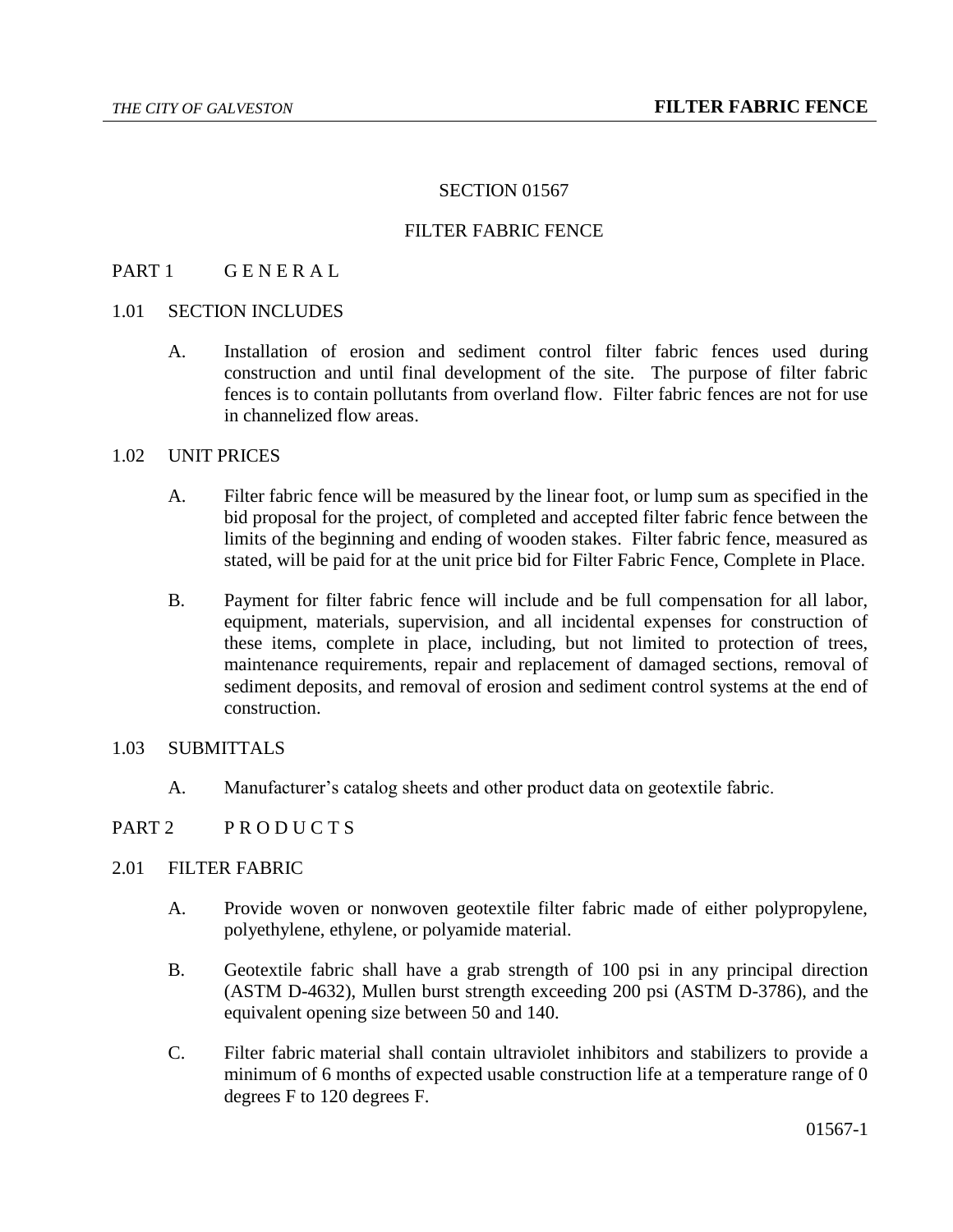# PART 3 EXECUTION

# 3.01 PREPARATION AND INSTALLATION

- A. Provide erosion and sediment control systems at the locations shown on Drawings. Such systems shall be of the type indicated and shall be constructed in accordance with the requirements shown on the Drawings and specified in this Section.
- B. No clearing and grubbing or rough cutting shall be permitted until erosion and sediment control systems are in place, other than site work specifically directed by the Owner's Representative to allow soil testing and surveying.
- C. Regularly inspect and repair or replace damaged components of filter fabric fences as specified in this Section. Unless otherwise directed, maintain the erosion and sediment control systems until the project area stabilization is accepted by the Owner. Remove erosion and sediment control systems promptly when directed or approved by the Owner's Representative. Discard removed materials off site.
- D. Remove sediment deposits and dispose of them at the designated spoil site for the project. If a project spoil site is not designated on the Drawings, dispose of sediment off site at a location not in or adjacent to a stream or floodplain. Off-site disposal is the responsibility of the Contractor. Sediment to be placed at the project site should be spread evenly throughout the site, compacted and stabilized. Sediment shall not be allowed to flush into a stream or drainage way. If sediment has been contaminated, it shall be disposed of in accordance with existing federal, state, and local rules and regulations.
- E. Conduct all construction operations under this Contract in conformance with the erosion control practices described in Section 01566 - Source Controls for Erosion and Sedimentation.

# 3.02 CONSTRUCTION METHODS

- A. Provide filter fabric fence systems in accordance with the Drawing detail for Filter Fabric Fences. Filter fabric fences shall be installed in such a manner that surface runoff will percolate through the system in sheet flow fashion and allow sediment to be retained and accumulated.
- B. Attach the filter fabric to 2-inch by 2-inch wooden stakes spaced a maximum of 3 feet apart and embedded a minimum of 8 inches. If filter fabric is factory preassembled with support netting, then maximum spacing allowable is 8 feet. Install wooden stakes at a slight angle toward the source of anticipated runoff.